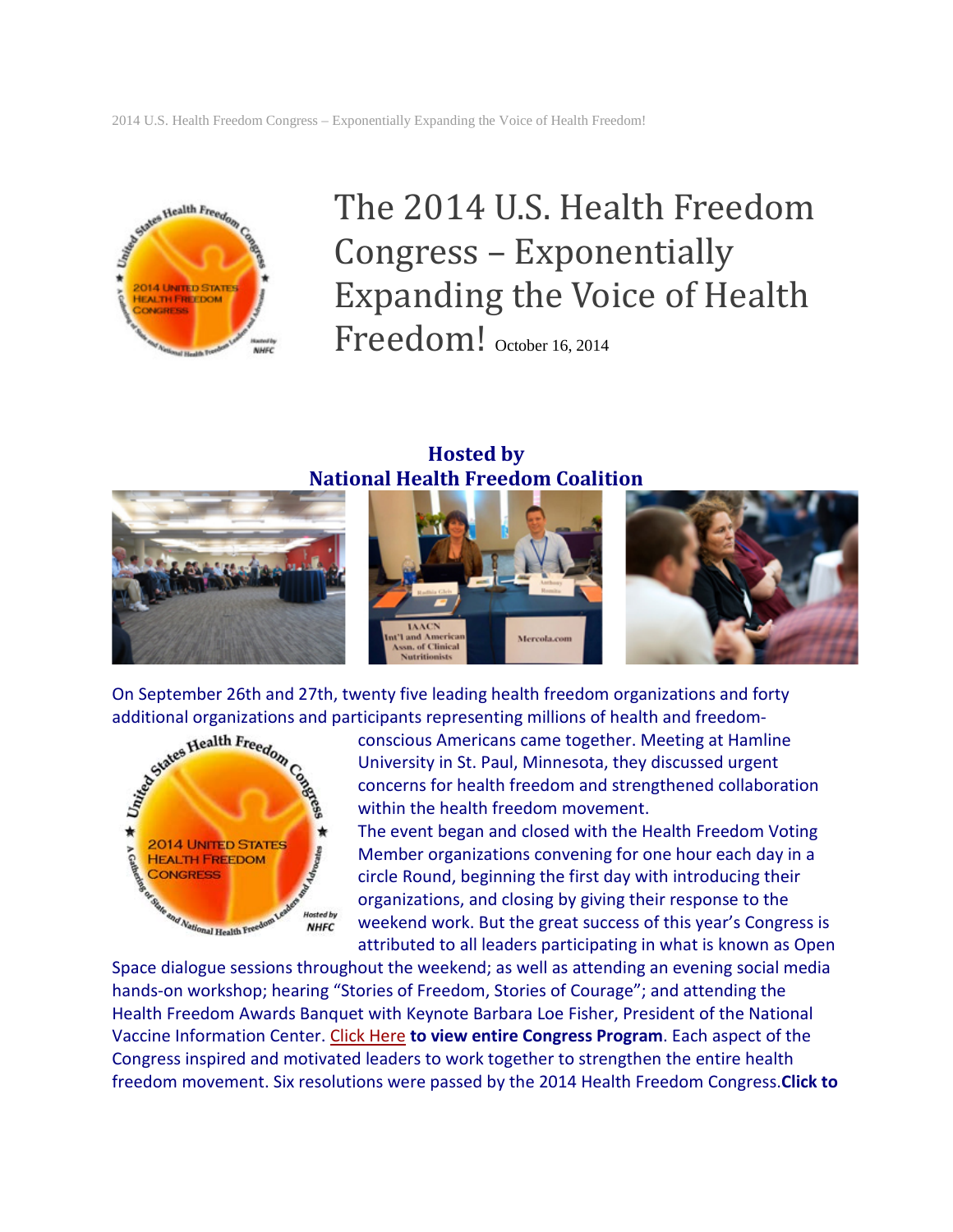**read the 2014 resolutions passed and the names of the endorsing organizations for each resolution** –**Resolutions:** [1](https://nationalhealthfreedom.org/nhfa/wp-content/uploads/sites/5/2015/08/Resolution1_HFP_supportingOrgs.pdf)|[2](https://nationalhealthfreedom.org/nhfa/wp-content/uploads/sites/5/2015/08/Resolution2_BanMercurySupportingOrgs.pdf)|[3](https://nationalhealthfreedom.org/nhfa/wp-content/uploads/sites/5/2015/08/Resolution3_RetractionSupportingOrgs.pdf)|[4](https://nationalhealthfreedom.org/nhfa/wp-content/uploads/sites/5/2015/08/Resolution4_FreeSpeechSupportingOrgs.pdf)|[5](https://nationalhealthfreedom.org/nhfa/wp-content/uploads/sites/5/2015/08/Resolution5_GeoengineeringSupportingOrgs.pdf)|[6](https://nationalhealthfreedom.org/nhfa/wp-content/uploads/sites/5/2015/08/Resolution6_FoodFreedomsSupportingOrgs.pdf)



Denise Lewis Premshak of Voice for HOPE, who adeptly walked leaders through the Open Space activity. Sessions gave leaders an opportunity to voice their priorities, develop focus groups, state their unique perspectives on issues before them, and then report back to the larger group with their comments and recommendations referencing the "golden nuggets" that emerged in dialogue. These wonderful words and phrases were written on colored papers and posted for all to see. [Click](http://share.shutterfly.com/share/received/welcome.sfly?fid=e59938c254d8ffca&sid=0AbN27Zk3bM2jEOA)  [Here](http://share.shutterfly.com/share/received/welcome.sfly?fid=e59938c254d8ffca&sid=0AbN27Zk3bM2jEOA) **to see photos of some of the nuggets brought forward.**

**The Open Space Sessions were remarkable and** were facilitated by



**We live in a world of technology and social media, and leaders are eager to learn more about** how to use it to leverage their message for the benefit of all people. Jason Haffley from One Ninth Media and his colleague Matt Olmon, provided an exciting evening of hands-on guidance, demonstrating how leaders can expand the reach of their message by knowing how to use social media platforms and how to use them to network with, link to, and collaborate between groups. The workshop was also fun and entertaining as leaders learned more about the power of @tags, hash signs and memes! Future plans for getting the message out are now underway and we look forward to technology

helping Americans know their health freedoms and how to take action to protect them.



**The event culminated with the Health Freedom Awards Banquet** and with the passionate address by Barbara Loe Fisher, world leader, expert, and advocate for the protection of informed consent and vaccine safety. Barbara Loe Fisher's presentation was stunning, giving leaders the data and statistics they need to leverage the cause of human, civil and parental rights in the area of informed consent and vaccine safety.**Health Freedom Awards were presented** at the banquet to four outstanding health freedom leaders: Alexis Baden-Mayer of Organic Consumers Association; Judy Stone and the Michigan Nutrition Association; Vermont Right to Know GMOs Coalition, a partnership of four organizations; and Barbara Loe Fisher. Inspiring acceptance speeches were given

by health freedom hero Ronnie Cummins of Organic Consumers Association, accepting on behalf of Alexis Baden-Mayer and the Vermont GMO Labeling coalition, and by Susan Gingerich accepting on behalf of Judy Stone and the Michigan Nutrition Association. **The 2014 Voting Members and attendees forged alliances** and collaborative plans to ensure the vision of health freedom in our country. We encourage you to know and support these organizations and join in the health freedom movement.

> **View more photos from the 2014 Congress**  [Album 1](http://share.shutterfly.com/share/received/welcome.sfly?fid=faeaac924252bdeb&sid=0AbN27Zk3bM2jEGg) | [Album 2](http://share.shutterfly.com/share/received/welcome.sfly?fid=af7ddc4b3dd3f5a3&sid=0AbN27Zk3bM2jD4g) **|** [Album 3](http://share.shutterfly.com/share/received/welcome.sfly?fid=a9a2363f4e2e0734&sid=0AbN27Zk3bM2jDwA) **The 2014 US Health Freedom Congress VOTING MEMBERS**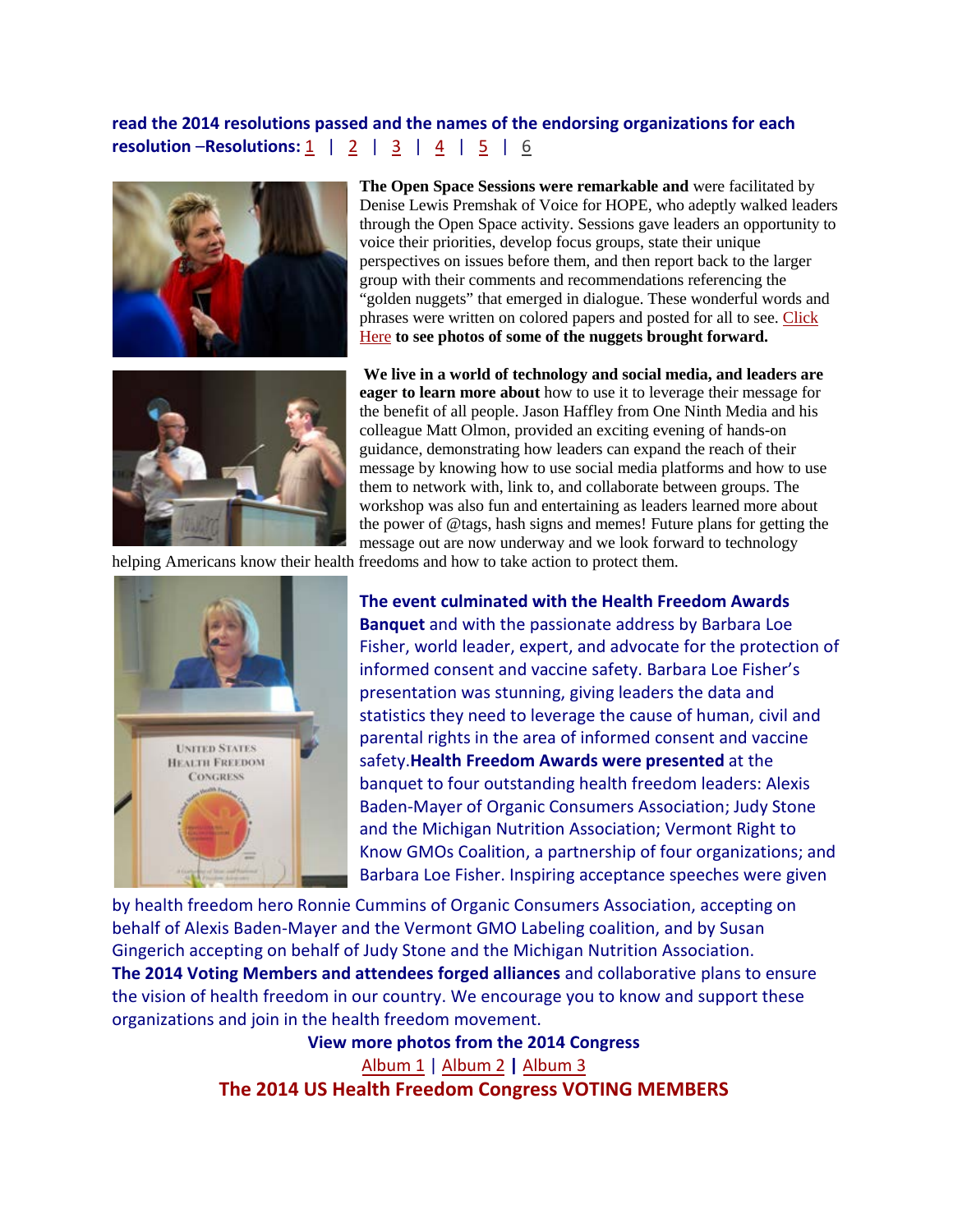*AutismOne The Bolen Report Carnicom Institute Citizens for Health CoMeD, Inc. DAMS Inc. (Dental Amalgam Mercury Solutions) Dividedlegacy.com ElectromagneticHealth.org Farm-to-Consumer Legal Defense Fund Focus Autism Health Choice IAACN International and American Association of Clinical Nutritionists Mercola.com Minnesota Natural Health – Legal Reform Project National Health Freedom Action National Health Freedom Coalition North American Society of Homeopaths (NASH) North Carolina Citizens for Healthcare Freedom Ohio Sunshine Health Freedom Coalition Oklahoma Health Freedom Action Network Organic Consumers Association Sunshine Health Freedom Foundation Texas Health Freedom Coalition Truehope Institute Voice for HOPE – Healers of Planet Earth Weston A. Price Foundation Wisconsin Health Freedom Coalition The 2014 US Health Freedom Congress AWARDEES*

*1. Alexis Baden-Mayer, Organic Consumers Association, Political Director: AWARDED "For actions of civil disobedience taken on behalf of members of the human family and health freedom, for courage, passion and inspiration provided to many Americans, and for profoundly successful and lengthy years of work with Organic Consumers Association working to ensure healthful foods and health freedom to all peoples."*

*2. Judy Stone and Michigan Nutrition Association: AWARDED "For rigorous work as the Executive Director of the Michigan Nutrition Association to repeal Michigan Act 368, DIETETICS AND NUTRITION law, which was restricting freedom of speech and freedom of practice in its licensure requirements of dietitians and nutritionists, and for dedication and work inspiring many Americans that are interested in resisting monopolistic Dietitian laws across the country that negatively impact freedom of speech about nutrition."*

*3. Vermont Right to Know GMOs Coalition, a partnership of the following organizations: Cedar Circle Farm & Education Center; Northeast Organic Farmers Association of Vermont; Rural Vermont; and Vermont Public Interest Research Group: AWARDED "For passing of*

*Vermont H.112, the first no-strings-attached law requiring the mandatory labeling of GMOs (genetically modified organisms), and for outlawing the practice of labeling GMO-contaminated*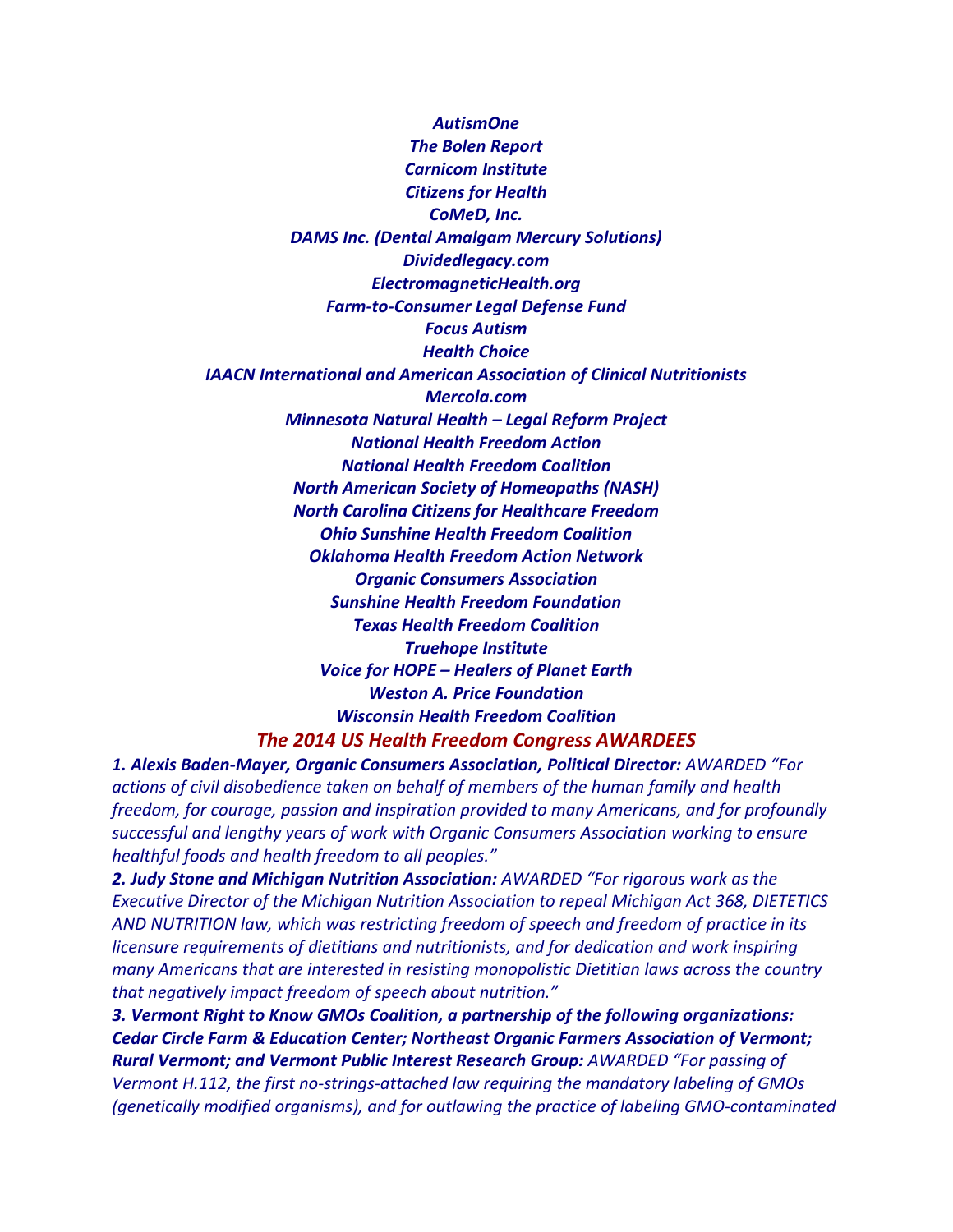*foods as "natural" or "all-natural" and for breaking the deadlock surrounding this issue in our country."*

*4. Barbara Loe Fisher, National Vaccine Information Center, President and Co-*

*Founder:AWARDED "For her lifetime of work protecting the human rights of parents, children, and all members of the human family as it applies to vaccine safety. "*

*In SUMMARY: The coming together of these organizations and leaders marks another historic event in the movement to bring freedom in health back to all health-seekers of our country. We ask you to support these organizations in working together in peaceful collaborative efforts to regain the health and strength of our great nation.*

*[Click Here to read the entire Health Freedom Congress Program](https://nationalhealthfreedom.org/wp-content/uploads/2015/09/2014HFC_Program_FINAL_v1_inorder.pdf)*

*[Like NHFC on Facebook!](https://www.facebook.com/NationalHealthFreedomCoalition?ref=hl)*

## *We thank our generous Sponsors! The 2014 US Health Freedom Congress Sponsors Who made this gathering possible!*

#### *Gold Sponsors*



**Healt[h Freedom Lunch Sp](https://nationalhealthfreedom.org/nhfa/wp-content/uploads/sites/5/2015/08/Trinity-logo.jpg)onsor**







**Supporting Sponsors**